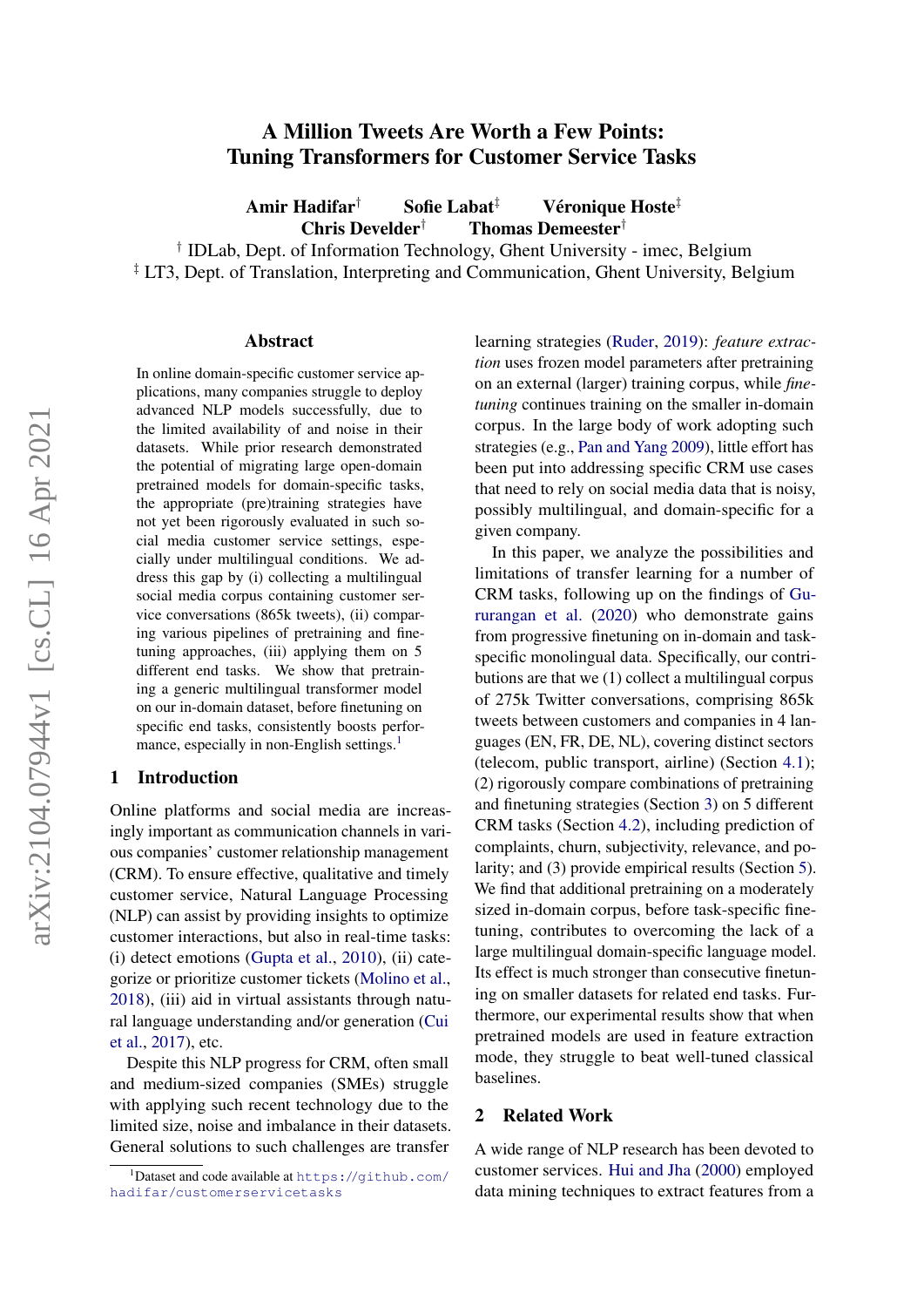customer service database for decision support and machine fault diagnosis. [Gupta](#page-5-6) [\(2011\)](#page-5-6) extracted a set of sentiment and syntactic features from tweets for customer problem identification tasks. [Molino](#page-5-1) [et al.](#page-5-1) [\(2018\)](#page-5-1) introduced the Customer Obsession Ticket Assistant for ticket resolution, using feature engineering techniques and encoder-decoder models.

Highly popular pretrained language models, such as BERT [\(Devlin et al.,](#page-4-1) [2019\)](#page-4-1), have also been explored for different customer service tasks: [Hardalov et al.](#page-5-7) [\(2019\)](#page-5-7) considered re-ranking candidate answers in chatbots, while [Deng et al.](#page-4-2) [\(2020\)](#page-4-2) proposed BERT-based topic prediction for incoming customer requests. Although the performance gains obtained by pretraining language models are well-established, they need further exploration in terms of multilinguality. Some studies [\(Pires et al.,](#page-5-8) [2019;](#page-5-8) [Karthikeyan et al.,](#page-5-9) [2019;](#page-5-9) [Wu et al.,](#page-5-10) [2019\)](#page-5-10) have investigated the transferability of multilingual models on different tasks, but they do not consider the effect of progressive pretraining on a smaller and less diverse multilingual corpus, as we will do.

# <span id="page-1-1"></span>3 Methodology

# 3.1 Architecture

We selected some of the most popular publicly available pretrained language models to explore transfer learning properties for CRM classification tasks: RoBERTa [\(Liu et al.,](#page-5-11) [2019\)](#page-5-11), XLM [\(Conneau et al.,](#page-4-3) [2020\)](#page-4-3), and BERTweet [\(Nguyen](#page-5-12) [et al.,](#page-5-12) [2020\)](#page-5-12). These models are pretrained on the English Wikipedia and BookCorpus [\(Zhu et al.,](#page-5-13) [2015\)](#page-5-13), CommonCrawl in 100 languages, and 850M English tweets, respectively. The XLM and BERTweet pretraining procedure is based on RoBERTa, which itself is a transformer-based Masked Language Model (MLM; [Devlin et al.,](#page-4-1) [2019\)](#page-4-1). All of these models require a different classifier 'head' for each target task to estimate the probability of a class label.

# 3.2 Transfer Strategies

We adopt a straightforward approach to transfer learned representations: we continue pretraining the considered transformer models on a 4-lingual corpus of customer service Twitter conversations (see Section [4.1\)](#page-1-0), i.e., the overall domain of all considered sub-tasks. After that, we apply additional adaptation for cross-lingual transfer (Section [5.1\)](#page-3-1), as well as cross-task transfer (Section [5.2\)](#page-4-4).

The following notations are used throughout the rest of this paper to describe pretraining stages:

- $\pi$  further pretraining the original MLM on our 4-lingual tweet conversation corpus.
- $\varphi$  finetuning the pretrained model extended with the MLP classifier on the target task
- $\varnothing$  freezing the pretrained model (i.e., feature extraction mode), only training the top classifier on the target task.

We thus indicate several multistage procedures: e.g., XLM $\rightarrow \pi \rightarrow \varphi$  indicates that the XLM model is further pretrained on the in-domain tweet corpus, followed by finetuning on the end task.

# 4 Experimental Setup

We focus our experiments on text classification problems that are commonly dealt with by customer service teams. First, we describe our Twitter conversation corpus used for in-domain finetuning (Section [4.1\)](#page-1-0), then we introduce the target tasks and corresponding datasets (Section [4.2\)](#page-2-0). For most target tasks, we hold out 10% of the data for testing, while the remaining part is used for training. We then utilize 10-fold cross-validation on the training data to select optimal hyper-parameters for each end task. When the dataset comes with a predefined train-test split, we keep that. For the pretrained transformer models (RoBERTa, XLM, BERTweet), we use the publicly available 'base' versions.

#### <span id="page-1-0"></span>4.1 Twitter Conversation Corpus

Our corpus for in-domain pretraining was crawled using Twitter's API.<sup>[2](#page-1-2)</sup> The collected dataset is small compared to the original language models' data, but still larger than most corpora which SMEs have at their disposal. As such, it represents an easily collectable customer service dataset that SMEs can leverage to boost models on their own data.

The tweets were gathered between May and October 2020. We started by gathering a list of 104 companies, all active on Twitter, in the sectors of telecommunication, public transportation, and airlines. We aimed for four different languages (English, French, Dutch, German).

We preprocessed the data by removing conversations not covering at least one client/company interaction, or containing undefined languages. We further converted usernames and links into the special tokens @USER and @HTTP URL, respectively,

<span id="page-1-2"></span><sup>2</sup><https://developer.twitter.com/en/docs>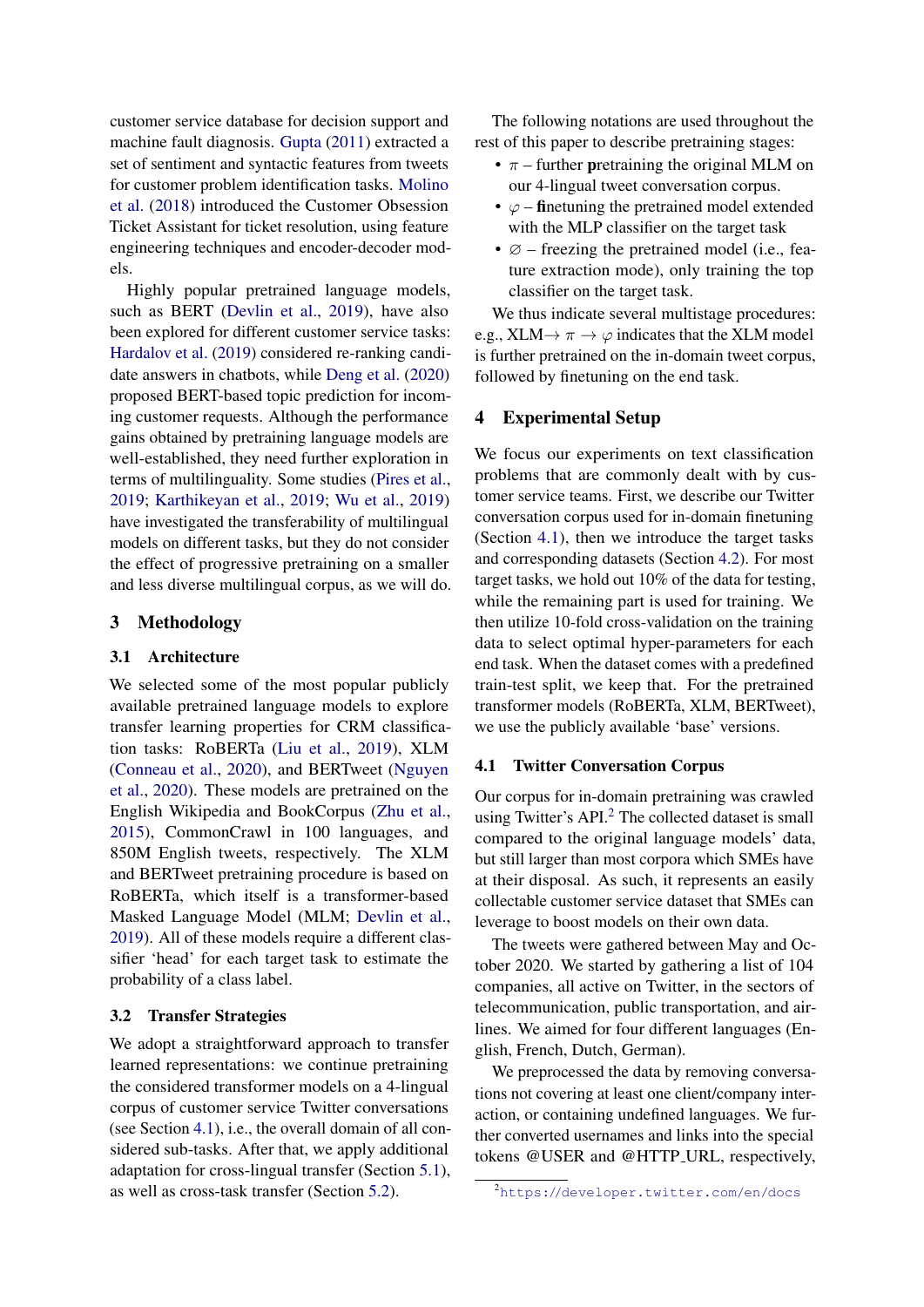<span id="page-2-2"></span>

| Language | $ {\rm conv}s $ | tweets |
|----------|-----------------|--------|
| English  | 135.1k          | 406.3k |
| French   | 60.9k           | 212.9k |
| Dutch    | 45.6k           | 141.0k |
| German   | 33.0k           | 104.5k |
| All      | 274.6k          | 864.7k |

Table 1: Number of collected conversations (|convs|) and tweets (|tweets|) for each language.

<span id="page-2-3"></span>

Figure 1: 2D visualization of the first hidden-state representations of the XLM on randomly sampled tweets for six companies, in three different sectors using t-SNE [\(Van der Maaten and Hinton,](#page-5-14) [2008\)](#page-5-14). Each color stands for a different sector, while the marker types represent the different companies, and each data point corresponds to a single operator tweet (covering multiple languages).

and converted emojis into corresponding strings.<sup>[3](#page-2-1)</sup> The resulting corpus contains 865k tweets over 275k conversations in the four target languages (see Table [1\)](#page-2-2).

Even though our corpus contains data from different sectors, we noticed that the dialogue flow, customer intents, and structure of conversations are fairly comparable across the target sectors (cf. Fig. [1\)](#page-2-3). Examples of often recurring types of tweets are expressions of gratitude towards customers, requests for information, or typical ways to reply to complaints. Hence, we expect this corpus to be useful not only for companies that fall under one of the included sectors, but also for other companies that provide customer sewrvices over tweets.

#### <span id="page-2-0"></span>4.2 CRM Tasks and Datasets

Complaint Prediction – Timely complaint detection is of utmost importance to organizations, as it can improve their relationship with customers and prevent customer churns. Preotiuc-Pietro et al. [\(2019\)](#page-5-15) and [Greenleaf et al.](#page-4-5) [\(2015\)](#page-4-5) proposed two datasets for identifying complaints on social media which contain 3,499 and 5,143 instances, respectively. The former (Complaint-2) covers two types of companies (airline companies and telecommunication), while the latter (Complaint-9) consists of data from nine domains such as food, car, software, etc.

Both datasets are in English. To experiment with cross-lingual tuning for complaint prediction, we use the French complaint dataset for railway companies from (Complaint-R; [Ruytenbeek et al.](#page-5-16) [2020\)](#page-5-16). Since all their 201 conversations are labeled as complaints, for training, we complemented them with negative sampling from French railway conversations in our own Twitter corpus. For testing, we annotated 200 held-out conversations.

Churn prediction – Customer churn implies that a customer stops using a company's service, negatively impacting its growth. Churn prediction is cast as a binary classification task (churn or nonchurn) on any input text. We utilize the data provided by [Amiri and Daume III](#page-4-6) [\(2015\)](#page-4-6) with tweets from three telecommunication brands, resulting in a corpus of 4,339 labelled English tweets.

Subjectivity Prediction – Detecting subjectivity in conversations is a key task for companies to efficiently address negative customer feelings or reward loyal customers. It may also serve as a filtering task for more fine-grained tasks such as emotion identification. We annotated 8,174 Dutch conversations from our Twitter corpus (Section [4.1\)](#page-1-0). A dialogue is judged "subjective" if at least one of the customer turns contains emotions (explicit or implicit), and otherwise "objective".

Relevance Prediction – The goal of this task is to determine whether an incoming text is relevant for further processing or not.

We use data from GermEval 2017 (Task A) which contains over 28k short length messages from various social media and web sources on the German public train operator Deutsche Bahn [\(Wo](#page-5-17)[jatzki et al.,](#page-5-17) [2017\)](#page-5-17). For this dataset, the evaluation is measured on two evaluation sets: one collected from the same time period as the training and development set (viz. synchronic), and another one

<span id="page-2-1"></span> $3$ We used [https://github.com/carpedm20/](https://github.com/carpedm20/emoji) [emoji](https://github.com/carpedm20/emoji) to convert emojis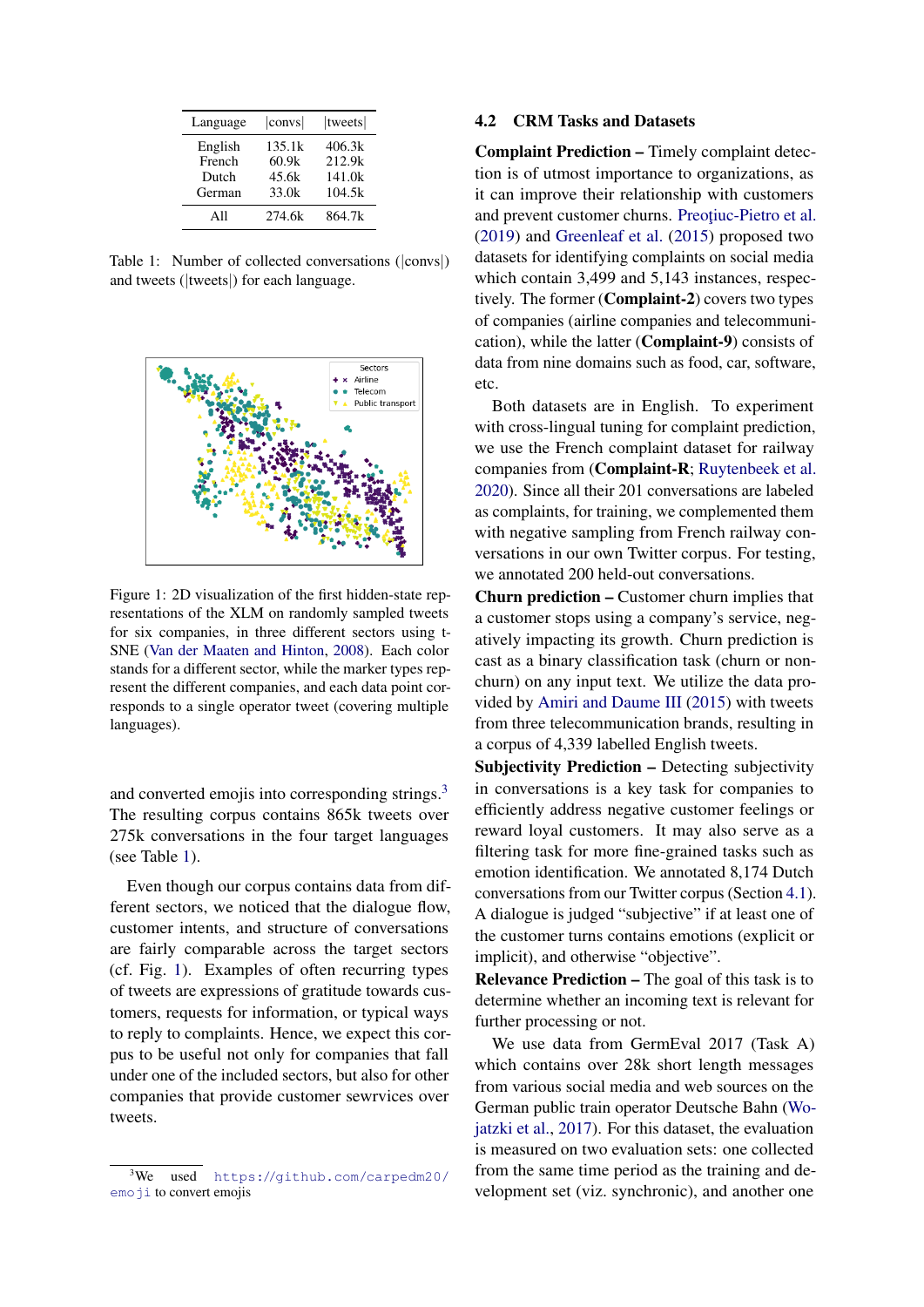<span id="page-3-2"></span>

|                                    |              | Complaint-2<br>(English) |                          | <b>Complaint-R</b><br>(French) |                          | Churn<br>(English) | <b>Subjectivity</b><br>(Dutch) |                |                   | Relevance<br>(German)    |                          | <b>Polarity</b><br>(German) |
|------------------------------------|--------------|--------------------------|--------------------------|--------------------------------|--------------------------|--------------------|--------------------------------|----------------|-------------------|--------------------------|--------------------------|-----------------------------|
| Model                              | <b>ACC</b>   | F1                       | ACC                      | F1                             | <b>ACC</b>               | F1                 | <b>ACC</b>                     | F1             | ${\bf F1}_{syn.}$ | ${\bf F1}_{dia.}$        | ${\bf F1}_{syn.}$        | ${\bf F1}_{dia.}$           |
| Majority-class                     | 72.4         | 42.0                     | 56.0                     | 35.8                           | 78.4                     | 43.9               | 55.0                           | 35.5           | 81.6              | 83.9                     | 65.6                     | 67.2                        |
| $LR$ (tf-idf)                      | 83.5         | 77.0                     | 57.5                     | 57.4                           | 85.1                     | 71.7               | 71.6                           | 70.9           | 88.4              | 87.7                     | 71.1                     | 70.4                        |
| SVM (tf-idf)                       | 84.4         | 80.2                     | 59.0                     | 58.8                           | 87.3                     | 80.1               | 71.7                           | 71.0           | 90.4              | 88.8                     | 74.8                     | 72.8                        |
| Reference                          | $82.0^{[1]}$ | $62.7^{[1]}$             |                          |                                | $\overline{\phantom{a}}$ | $78.3^{[2]}$       |                                | $\blacksquare$ | $85.2^{[3]}$      | $86.8^{[3]}$             | $66.7^{[3]}$             | $69.4^{[3]}$                |
| BERTweet $\rightarrow \varnothing$ | 80.5         | 71.6                     |                          | -                              | 79.3                     | 55.2               |                                |                |                   |                          |                          |                             |
| BERTweet $\rightarrow \varphi$     | 90.0         | 86.1                     | ٠                        | -                              | 93.0                     | 90.0               | $\overline{\phantom{a}}$       |                |                   |                          | $\overline{\phantom{a}}$ |                             |
| $RoBERTa \rightarrow \emptyset$    | 77.9         | 74.5                     | $\overline{\phantom{a}}$ | -                              | 78.3                     | 59.7               | $\overline{\phantom{a}}$       |                |                   |                          | $\overline{\phantom{0}}$ |                             |
| RoBERTa $\rightarrow \varphi$      | 87.5         | 85.1                     | $\overline{\phantom{0}}$ | -                              | 88.4                     | 84.8               | $\overline{\phantom{a}}$       |                | -                 | $\overline{\phantom{a}}$ |                          |                             |
| $XLM \rightarrow \varnothing$      | 76.2         | 61.6                     | 44.0                     | 30.5                           | 61.6                     | 55.7               | 63.8                           | 62.4           | 83.1              | 84.7                     | 64.5                     | 66.8                        |
| $XLM \rightarrow \varphi$          | 85.4         | 83.4                     | 54.0                     | 46.2                           | 84.1                     | 75.3               | 73.4                           | 72.9           | 91.6              | 91.7                     | 76.1                     | 73.5                        |
| $XLM \to \pi \to \varnothing$      | 81.8         | 76.8                     | 56.5                     | 54.1                           | 79.7                     | 66.0               | 71.6                           | 71.1           | 84.4              | 85.3                     | 65.1                     | 68.0                        |
| $XLM \to \pi \to \varphi$          | 86.9         | 82.7                     | 62.0                     | 61.9                           | 87.8                     | 83.7               | 74.6                           | 74.2           | 92.7              | 92.5                     | 78.7                     | 76.1                        |

Table 2: Classification results (accuracy ACC and F1-score) on CRM tasks using pretrained language models with two settings for pretraining: Feature extraction ( $\rightarrow \emptyset$ ) and finetuning ( $\rightarrow \emptyset$ ). Missing values ('-') are due to unavailable reference scores, or a language mismatch between model and task.

[1] [Greenleaf et al.](#page-4-5) [\(2015\)](#page-4-6), [2] [Amiri and Daume III](#page-4-6) (2015), [3] [Wojatzki et al.](#page-5-17) [\(2017\)](#page-5-17)

containing data from a later time period (viz. diachronic).

Polarity Prediction – For this task, a system has to classify the sentiment that resides in a given text fragment according to polarity (positive, negative, or neutral). Polarity prediction has often been applied on reviews, by predicting the attitude or sentiment of a reviewer with respect to some topic. We use the GermEval 2017 (Task B) dataset [\(Wojatzki](#page-5-17) [et al.,](#page-5-17) [2017\)](#page-5-17) (cf. supra) to analyze the polarity of the Deutsche Bahn customers' feedback. We also use the polarity dataset from [Sanders](#page-5-18) [\(2011\)](#page-5-18) (Sanders).

# <span id="page-3-0"></span>5 Results and Discussion

We now present our findings for two finetuning scenarios: transfer across languages and across tasks. Section [5.1](#page-3-1) investigates the effect of unsupervised multilingual pretraining. Section [5.2](#page-4-4) then explores how to further improve by finetuning the pretrained language models on similar tasks.

# <span id="page-3-1"></span>5.1 Language Transferability

We compare the pretrained transformer experiments with the following baselines: majority-class (to get an idea of class imbalance), logistic regression (LR) and support vector machine (SVM) with tf-idf features. For the three transformer models, we compare the feature extraction setting ( $\rightarrow \emptyset$ ) with finetuning ( $\rightarrow \varphi$ ) on the target task. On the multilingual XLM, we measure the impact of first

pretraining ( $\rightarrow \pi$ ) on our multilingual tweet corpus, after which both transfer settings are again tested on the target tasks. Table [2](#page-3-2) reports the results (in terms of accuracy and F1 scores), including scores from literature when available ('Reference'). It should be noted that the reference scores are not state-of-the-art, but they are the scores communicated in the original dataset papers.

Only for the English tasks (Complaint-2 and Churn), results for BERTweet and RoBERTa are reported. The monolingual tweet-based model BERTweet outperforms all other models when finetuned on these tasks. Although a large domainspecific mono-lingual language model seems a fine choice, it may not be available for other languages. We therefore investigate the impact of a multilingual generic model (XLM was not specifically pretrained on tweets), and the impact of additional finetuning on our dedicated twitter corpus.

In general, transformer models finetuned on the end task strongly outperform frozen ones. For the non-English tasks, the model  $XLM \rightarrow \emptyset$  with the frozen XLM encoder shows weak performance, in some cases below the baselines. The model  $XLM \rightarrow \varphi$  finetuned on the end task performs better. For the non-English tasks, the XLM model pretrained on our Twitter corpus and finetuned on the tasks (XLM $\rightarrow \pi \rightarrow \varphi$ ) in all cases outperforms the finetuned XLM by a few percentage points and the baselines by an even larger margin. The performance differences between  $XLM \rightarrow \varphi$  and  $XLM \rightarrow \varphi$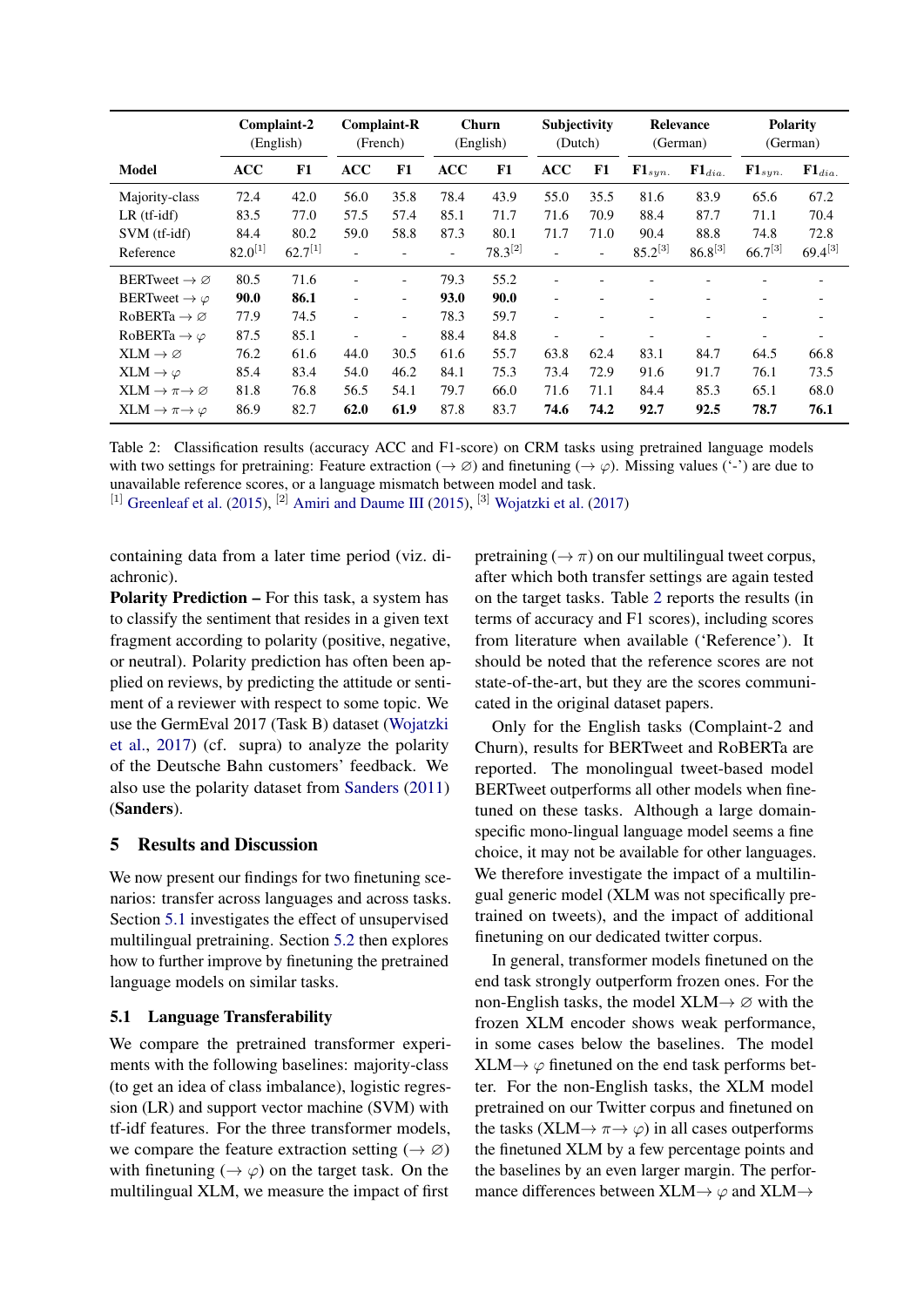$\pi \rightarrow \varphi$  clearly underscore the importance of indomain multilingual pretraining. Furthermore, the results of  $XLM \rightarrow \pi \rightarrow \varphi$  for the English tasks suggest that additional pretraining on a moderately small, in-domain dataset can make the performance of the multilingual XLM model comparable to the monolingual RoBERTa.

Another promising observation is that the hypertuned classical baselines, such as SVM, are strong competitors compared to *frozen* language models, especially on tasks that are highly sensitive to domain-specific features. For instance, for churn prediction, keywords such as 'switch to', 'quit' and 'change provider' can easily be triggered by the SVM, while *frozen* pretrained models have not learned to identify these features. This finding might be helpful to achieve better insight into the operational aspects of *frozen* neural models compared to simple classical approaches.

As a side result (not explicitly included in this work) we found that the multistage pretraining  $(XLM \rightarrow \pi)$  leads to better performance when incorporating multiple languages compared to a single language. The performance drops especially when training data from a single language (e.g., Dutch) is fed into the model, which is then evaluated on other languages (e.g., English).

# <span id="page-4-4"></span>5.2 Task Transferability

We now investigate to what extent representations tuned on a related task can help for a given target task. In particular, Complaint-9 is the end task, and we compare the effect of finetuning on the end task only, vis-à-vis first finetuning on a related task and then on the end task. For the related task, we experiment with Complaint-2 and Sanders, as shown in Table [3.](#page-4-7) We observe that there seems to be no clear merit in the additional finetuning step on a small related end task. Pretraining on our larger Twitter corpus, however, still increases effectiveness.

# 6 Conclusion

We investigated multilingual and across-task transfer learning for customer support tasks, based on transformer-based language models. We confirmed prior insights that finetuning the models on lowresource end tasks is important. Additional pretraining on a moderately sized in-domain corpus, however, provides a complementary increase in effectiveness, especially in the non-English setting

<span id="page-4-7"></span>

| <b>Test Dataset</b>                                            | Complaint-9          |              |                    |
|----------------------------------------------------------------|----------------------|--------------|--------------------|
| <b>Train Dataset</b>                                           | $C-9$                | $C-2 & C-9$  | <b>S &amp; C-9</b> |
| Majority-class<br>SVM (tf-idf)<br>Preotiuc-Pietro et al.       | 39.1<br>78.6<br>79.0 |              |                    |
| $XLM \to \varphi$<br>XLM $\rightarrow \pi \rightarrow \varphi$ | 78.6<br>82.4         | 79.3<br>80.0 | 80.1<br>82.8       |

Table 3: F1 test scores on Complaint-9 for finetuning on the end task alone (indicated as C-9) vs. on Complaint-2 or Sanders and again on Complaint-9 (columns  $C-2$  &  $C-9$ , respectively,  $S \& C-9$ .).

and starting from a generic multilingual language model. We provide a newly collected multilingual in-domain corpus for customer service tasks and derive the aforementioned findings from experiments using it on five different tasks.

# 7 Acknowledgments

This research received funding from the Flemish Government under the Research Program Artificial Intelligence - 174B09119. We would also like to thank the anonymous reviewers for their valuable and constructive feedback.

#### **References**

- <span id="page-4-6"></span>Hadi Amiri and Hal Daume III. 2015. Targetdependent churn classification in microblogs. In *Proceedings of AAAI*.
- <span id="page-4-3"></span>Alexis Conneau, Kartikay Khandelwal, Naman Goyal, Vishrav Chaudhary, Guillaume Wenzek, Francisco Guzmán, Edouard Grave, Myle Ott, Luke Zettlemoyer, and Veselin Stoyanov. 2020. Unsupervised cross-lingual representation learning at scale. In *Proceedings of ACL*.
- <span id="page-4-0"></span>Lei Cui, Shaohan Huang, Furu Wei, Chuanqi Tan, Chaoqun Duan, and Ming Zhou. 2017. SuperAgent: A customer service chatbot for e-commerce websites. In *Proceedings of ACL*.
- <span id="page-4-2"></span>Xin Deng, Ross Smith, and Genevieve Quintin. 2020. Semi-supervised learning approach to discover enterprise user insights from feedback and support. *arXiv preprint arXiv:2007.09303*.
- <span id="page-4-1"></span>Jacob Devlin, Ming-Wei Chang, Kenton Lee, and Kristina Toutanova. 2019. Bert: pre-training of deep bidirectional transformers for language understanding. In *Proceedings of NAACL-HLT*.
- <span id="page-4-5"></span>Dylan Greenleaf, Jianzhe Liu, Yuanbo Wang, and Antoine Rigaut. 2015. [Final project report: Identifying](https://github.com/RigautAntoine/twitter-customer-service) [customer complaints on social media.](https://github.com/RigautAntoine/twitter-customer-service)